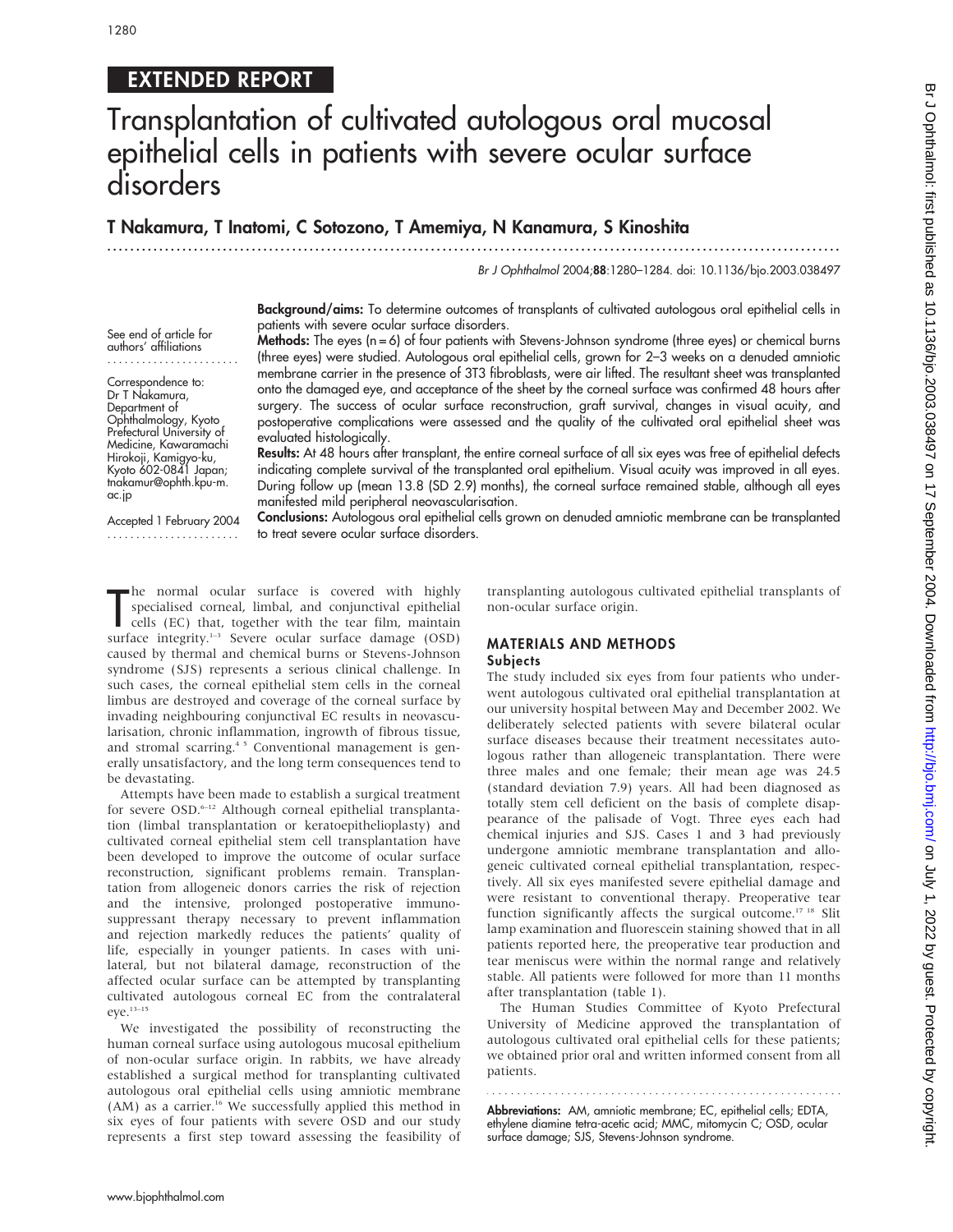| Case           | Age | Sex | <b>Diagnosis</b>     | Eye | <b>Previous</b><br>surgery | Graft<br>survival | <b>ED</b>                       | <b>PNV</b> | Conjunctivalisation | <b>Visual acuity</b> |               |           |
|----------------|-----|-----|----------------------|-----|----------------------------|-------------------|---------------------------------|------------|---------------------|----------------------|---------------|-----------|
|                |     |     |                      |     |                            |                   |                                 |            |                     | Preoperative         | Postoperative | Follow up |
|                | 33  | M   | Chemical<br>burn (A) | R.  | AMT                        | $+$               |                                 |            |                     | <b>HM</b>            | 4/200         | 17        |
|                |     |     |                      |     | AMT                        | $+$               |                                 |            |                     | <b>HM</b>            | 20/30         | 17        |
|                | 27  | M   | Chemical<br>burn(C)  |     |                            | $+$               | $\overline{\phantom{0}}$        |            |                     | <b>HM</b>            | 4/200         | 15        |
| 3              | 24  | M   | SJS (C)              | R.  | <b>CCET</b>                | $+$               | $^{+}$                          |            |                     | <b>HM</b>            | 20/600        | 12        |
|                |     |     |                      |     | <b>CCET</b>                | $+$               | $+$                             | $+$        |                     | <b>HM</b>            | 4/200         | 11        |
| $\overline{A}$ | 14  | F   | SJS(C)               |     |                            | $^{+}$            | $\hspace{0.1mm}-\hspace{0.1mm}$ |            |                     | <b>HM</b>            | 20/200        | 11        |

peripheral neovascularisation; HM, hand motion; M, male; F, female; A, acute phase; C, chronic phase.

#### Preparation of human amniotic membrane

With proper informed consent in accordance with the tenets of the Declaration of Helsinki for research involving human subjects, and with approval by the Institutional Review Board of Kyoto Prefectural University of Medicine, human amniotic membrane (AM) was obtained at the time of elective caesarean section. Under sterile conditions, the membranes were cryopreserved at  $-80^{\circ}$ C using our previously reported process.<sup>16</sup> For the oral epithelial cultures, the AM were deprived of their amniotic EC by incubation with 0.02% ethylene diamine tetra-acetic acid (EDTA) at 37℃ for 2 hours to loosen cell adhesion; this was followed by gentle scraping with a cell scraper.

#### Oral management

The presence of healthy oral mucosa was confirmed by a dentist before biopsy. All patients were followed up regarding their adherence to the requirements for tooth decay treatment, no alcohol or tobacco use, and regular brushing and iodine gargle.

#### Cultivation of oral mucosal epithelial cells

To culture the oral epithelial cells (EC) we used a modified culture system for rabbit oral EC.<sup>16</sup> Briefly, confluent 3T3 fibroblasts, incubated for 2 hours with 4  $\mu$ g/ml mitomycin C (MMC) to inactivate their proliferative activity, were rinsed with phosphate buffered saline to remove MMC, trypsinised, and plated onto plastic dishes at a density of  $2\times10^4$  cells/cm<sup>2</sup>. Denuded AM were spread, epithelial basement membrane side up, on the bottom of culture plate inserts which were placed in dishes containing treated 3T3 fibroblasts.

Oral mucosal biopsy specimens, each measuring approximately 2-3 mm<sup>2</sup>, were taken from each patient under local anaesthesia 2–3 weeks before transplantation. Submucosal connective tissues were removed with scissors to the extent possible; the resulting samples were cut into small explants that were immersed three times (10 minutes at room temperature) in phosphate buffered saline solution containing antibiotics, (50 IU/ml penicillin-streptomycin and 5  $\mu$ g/ ml amphotericin B). The explants were then incubated at 37°C for 1 hour with 1.2 IU dispase as previously described<sup>19</sup> and treated with 0.25% trypsin-EDTA solution for 10 minutes at room temperature to separate the cells. Enzyme activity was stopped by washing with Dulbecco's modified Eagle's medium and Ham's F12 medium (1:1) containing 10% fetal bovine serum, insulin (5  $\mu$ g/ml), cholera toxin (0.1 nmol/l), human recombinant epidermal growth factor (10 ng/ml), and penicillin-streptomycin (50 IU/ml). The oral EC  $(1 \times 10^5/$ ml) were then seeded onto denuded AM spread on the bottom of culture inserts, and co-cultured with MMC inactivated 3T3 fibroblasts. The culture was submersed in medium for 1–2 weeks and then exposed to air by lowering the level of the medium (air lifting)<sup>20</sup> over the course of

1 week. Cultures were incubated at  $37^{\circ}$ C in a 5% CO<sub>2</sub> 95% air incubator; the medium was changed every day.

#### Surgical procedures

After removing both conjunctivalised tissues on the corneal surface and subconjunctival tissues using surgical scissors, subconjunctival fibroblasts were treated for 5 minutes with 0.04% mitomycin C followed by vigorous repeated washing with saline.<sup>21</sup> The cultivated oral epithelium on AM was transplanted onto the corneal surface of the damaged eye and secured with 10–0 nylon sutures at the limbus. We used fluorescein staining of the cultivated oral epithelial sheet to confirm its quality and then covered it with a therapeutic soft contact lens.

#### Postoperative management

Postoperatively, 0.3% ofloxacin and 0.1% dexamethasone were instilled four times a day; the doses were tapered to a maintenance dose at 2–3 months, depending on the severity of inflammation. Betamethasone (1 mg/day) and cyclophosphamide (50 mg/day), administered to prevent postoperative inflammation and conjunctival fibrosis, were stopped 1–2 months after surgery. Both renal and liver function were monitored periodically.

#### RESULTS

There were no complications during or after excision of the oral mucosa. After 2–3 weeks in culture, the cultivated oral epithelium consisted of 5–6 layers and was very similar to normal in vivo corneal epithelium (fig 1A and B). It retained the transparency of normal cornea (fig 1C) and stained positive for antibody specific for corneal epithelium keratin 3 (fig 1D) and specific for non-keratinised, stratified keratin  $4/13$  (data not shown).<sup>22</sup> <sup>23</sup> These results were the same as in our rabbit model.16

Two days after transplantation, the corneal surface of all treated eyes was clear and smooth; fluorescein staining confirmed that the entire corneal surface was covered by the cultivated autologous oral epithelium (fig 2). The transplanted epithelial sheet was surrounded at 360˚ by conjunctival epithelial defects, indicating that there was no contamination of the host conjunctival epithelium. Shortly after the transplantation procedure, conjunctival inflammation rapidly subsided in all patients. Slit lamp examination showed that conjunctival fibrosis was successfully suppressed in all patients and there was no conjunctival invasion into the corneal surface at the last follow up visit (figs 2 and 3). By slit lamp examination using fluorescein staining we confirmed that the surviving oral epithelial area manifested the characteristic staining pattern different from both the cornea and the conjunctival epithelium. In case 3 (both eyes), a small epithelial defect with minimal cell infiltration suggested a low toxic bacterial infection which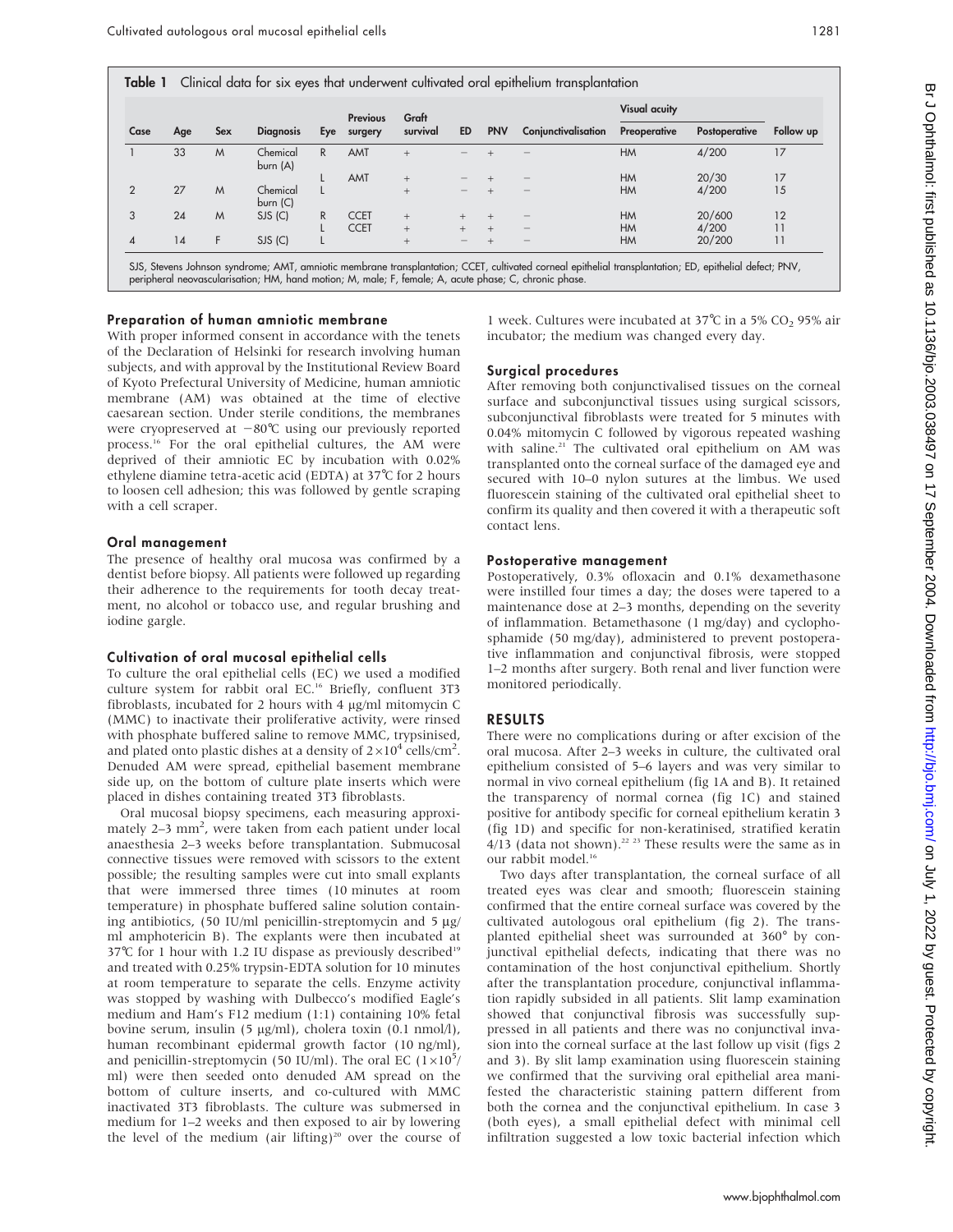

Figure 1 Cultivation of oral epithelium on amniotic membrane. Light micrographs of cross sections of (A) epithelial cells from oral biopsy samples of patient 2 cultivated on amniotic membrane and (B) normal corneal epithelial cells stained with haematoxylin and eosin. The arrow in (A) points to the denuded amniotic membrane; the arrowhead identifies the membrane of the culture insert (original magnification  $\times$ 400). (C) The culture insert retained its transparency as indicated by the translucence of the blue cap beneath the culture insert. (D) The cultured oral epithelial cells are immunohistochemically stained for keratin 3 (green). Their nuclei are positive for propidium iodide (red).

was controlled by the frequent use of ofloxacin and cefmenoxime eye drops.

In all cases, we observed superficial peripheral neovascularisation just under the AM stroma. Most of these vessels involved the peripheral and not the central corneal region, and did not cause any postoperative complications. No clinical complications except small epithelial defects were observed.

Visual acuity improved in all eyes and all were restored to good vision (postoperative visual acuity improved by two or more lines) at more than 11 months after transplantation. The mean (standard deviation) postoperative period is now 13.8 (2.9) months, the ocular surface harbours surviving transplanted epithelium, and all treated eyes are stable without defects.

#### **DISCUSSION**

Severe ocular surface disorders such as SJS and chemical burns present an unsolved challenge to the ophthalmologist. The conventional approach is generally unsatisfactory, and the long term clinical results are devastating. We previously



Figure 3 Transplantation to a patient with SJS of autologous oral epithelial cells cultivated on amniotic membrane (patient  $\bar{A}$ ). Representative slit lamp photographs taken before transplantation without (A) and with fluorescein (B). The photographs in (C-D) were taken at the last follow up visit without (C) and with fluorescein (D). Before transplantation, the eye manifested inflammatory subconjunctival fibrosis with neovascularisation, conjuntivalisation, and severe symblepharon. At the last follow up visit, the corneal surface was stable without defects.

performed corneal epithelial transplantation—that is, limbal transplantation and cultivated corneal epithelial transplantation—and succeeded in human ocular surface reconstruction.<sup>21</sup> However, as most severe OSD are bilateral, we were forced to use allografts, which subject the recipients to high risk for allogeneic rejection and necessitate prolonged immunosuppression. We propose autologous transplantation as the ideal treatment for ocular surface reconstruction. Allograft rejection was the main reason we decided to investigate the possibility of ocular surface replacement with autografts of stratified, non-keratinised mucosal epithelium of non-ocular surface origin.

There are numerous candidates for mucosal epithelia of non-ocular surface origin—for example, oral, nasal, oesophageal, tracheal, and vaginal mucosa. We previously focused on oral mucosa in our rabbit model<sup>16</sup> because EC isolated from the oral mucosa are thought to be at a lower stage of differentiation than epidermal keratinocytes. Their short cell turnover time requires shorter cultures and they can be maintained in culture for prolonged periods without keratinisation.<sup>24</sup> Moreover, the oral cavity is an ideal



Figure 2 Transplantation to a patient with chemical burns of autologous oral epithelial cells cultivated on amniotic membrane (patient 1). Representative slit lamp photographs taken before transplantation without (A) and with fluorescein (B). The photographs in (C–F) were taken 48 hours after transplantation and are without (C) and with fluorescein (D), (E–F) were obtained at the last follow up visit without (E) and with fluorescein (F). Before transplantation, the eye manifested persistent epithelial defects surrounded by inflammatory subconjunctival fibrosis. At 48 hours post-transplantation, the ocular surface was covered with transplanted cells. At the last follow up visit, the corneal surface was stable without defects.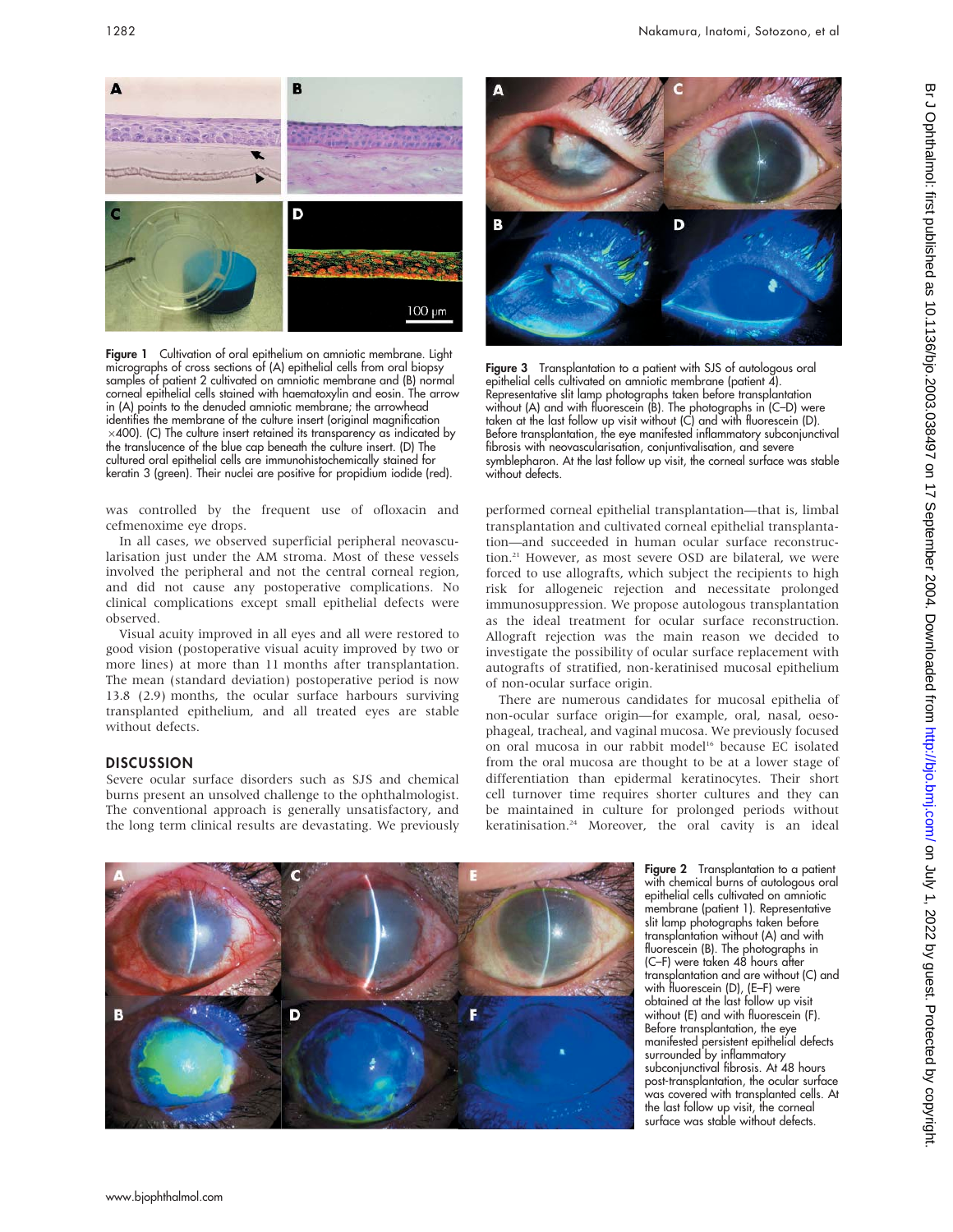location for tissue biopsy as the resulting scar is inconspicuous. Lastly, keratin 3 is a reliable marker for corneal type differentiation and is positive for EC of normal in vivo oral mucosa.<sup>25-27</sup> These characteristics recommend oral EC as an ideal substitute for corneal EC for use in ocular surface reconstruction.

Ballen, who used oral mucosal membrane grafts that included both epithelium and subepithelial tissues in both human and rabbit eyes, found that they heavily vascularised with early fibrosis.<sup>28</sup> Gipson et al transplanted oral epithelia freed by dispase II of underlying connective tissue onto the rabbit ocular surface.<sup>29</sup> They reported that it was feasible to transplant in vivo oral mucosal epithelium to corneal-limbal regions, but that it was not maintained in central avascular corneal regions. We previously documented that oral EC cultivated on AM can function as ocular surface epithelium in rabbits.<sup>16</sup> Human AM has a thick basement membrane, is devoid of a vascular component, and has an antiscarring effect in ocular surface reconstruction.<sup>30</sup> The EC character is thought to depend on the substrate, and AM is a good substrate for cultivating mucosal epithelium such as corneal, conjunctival, and oral epithelium.<sup>12-16</sup> Based on these considerations, we suggest that oral EC cultivated on AM may be able to differentiate into cornea like EC under our single cell culture conditions.

There are many difficulties in developing a culture system for human oral EC. Because we found that it was difficult to cultivate human oral EC using our previously reported culture technique for rabbit oral EC<sup>16</sup> we modified the culture process using samples from volunteers. We used the experience we gained from transplanting cultivated allogeneic corneal EC in rabbits<sup>31</sup> and humans<sup>21</sup> to develop our autologous human oral epithelial culture system. Our modified system is unique in that we use denuded AM as the substrate, a 3T3 fibroblast layer to assist epithelial stratification, and air lifting to facilitate the correct formation of epithelial tight junctions. In addition, we modified the culture medium used by others<sup>13-15</sup> to encourage EC growth. We succeeded in producing sufficiently stratified, well differentiated epithelium to cover the entire ocular surface of the injured eye from an oral specimen measuring only 2-3 mm<sup>2</sup>, thereby avoiding extensive scarring of the oral cavity.

Our experience shows that the viability of human oral epithelium depends on donor characteristics and age: cell growth in oral epithelium obtained from aged donors was slower than that of cells from younger donors. This is consistent with the observation that tissue specific stem cells gradually decrease with age.<sup>32</sup> It is also important whether the oral epithelium has the characteristics of normal mucosa. For example, as SJS is an acute inflammatory disorder of the skin and mucosal epithelium, it is possible that the oral mucosal epithelium in patients with SJS is damaged. As we were able to cultivate the oral epithelium from SJS patients under our culture conditions, we suggest that, like skin lesions, oral mucosal lesions in SJS patients are self limited.

Successful transplantation of cultivated oral epithelial sheets requires strong attachment of the basal cells to the underlying AM and the development of a normal barrier function by the superficial cells. Using electron microscopy, we observed that, like in vivo corneal EC, human oral EC cultivated on AM exhibit junctional specialisation such as desmosomal and hemidesmosomal junctions (data not shown). $33$ 

In all cases reported here, neovascularisation developed postoperatively just under the graft. We noted that postoperative inflammation facilitated neovascularisation and that most of these vessels were limited to the peripheral cornea region. However, 5-FU eye drops and anti-inflammatory therapy controlled these activities. We posit that postoperative neovascularisation occurs because in vivo oral mucosa requires a vascular bed for maintenance. At present, we do not know whether oral epithelium synthesises an angiogenic factor and/or lacks an anti-angiogenic factor. We are currently monitoring the expression of angiogenic and anti-angiogenic factors such as vascular endothelial growth factor, angiostatin, and endostatin in cultured oral epithelium sheets. Although the main purpose of transplanting cultivated oral epithelium is to maintain ocular surface integrity, visual improvement is important. Even if the ocular surface, with transplanted cultivated oral epithelium, were to heal with peripheral neovascularisation, the ocular surface would be intact in patients with severe damage and their visual acuity would be improved, thereby improving their quality of life without requiring intensive immunosuppression.

Although epithelial and subepithelial opacity of the cultivated oral epithelial sheet may develop during a longer follow up period, we contend that it is possible to repeat the transplantation process with new autologous cultivated oral epithelial sheets because there is no risk of postoperative rejection. We previously reported that, in cases where the initially transplanted cultivated corneal epithelium became opaque, the transplantation process could be repeated using new cultivated epithelium; this was true even in patients who had previously received allografts.<sup>34</sup>

For successful transplantation, it is very important to include stem cells in the cultivated oral epithelial sheet because they affect its longevity. However, it is difficult to determine their number because there are currently no reliable markers specific for oral epithelial stem cells. Based on our observations longer than 11 months, we think that the cultivated oral epithelial sheets contain a sufficient number of stem cells to maintain the graft because slit lamp examination and fluorescein staining identified the area of the surviving oral epithelium. The area exhibited a characteristic staining pattern that was different from both corneal and conjunctival EC. Using impression cytology for immunohistochemistry, we are currently monitoring cultivated autologous oral epithelial sheets in efforts to identify oral mucosa specific markers.

We previously suggested that oral EC cultivated on AM may be able to differentiate into cornea like EC under our culture conditions.16 Here we documented that sufficient epithelium to cover the entire ocular surface can be obtained from oral biopsy specimens measuring 2-3 mm<sup>2</sup>. We suggest that transplantation of cultivated autologous oral EC represents an effective technique for ocular surface reconstruction in patients with severe OSD, especially those with damage to both eyes. We posit that cultivated epithelial sheets can also be used for conjunctival reconstruction in the fornix, and we are currently adapting our technique to conjunctival reconstruction in patients with OSD with severe symblepharon.

This study is the first demonstration of the survival on severely injured human corneas of transplanted, cultivated autologous EC derived from oral biopsies. Our procedure offers hope to patients with unilateral or bilateral lesions and represents a new therapeutic tool for the treatment of patients with severe OSD. Although the long term survival of these grafts awaits confirmation, we are confident that the method introduced here represents an advance in the treatment of patients with OSD.

#### ACKNOWLEDGEMENTS

The authors thank Kenichi Endo, Hisayo Sogabe, and Wakana Ito for assisting with the culture procedure.